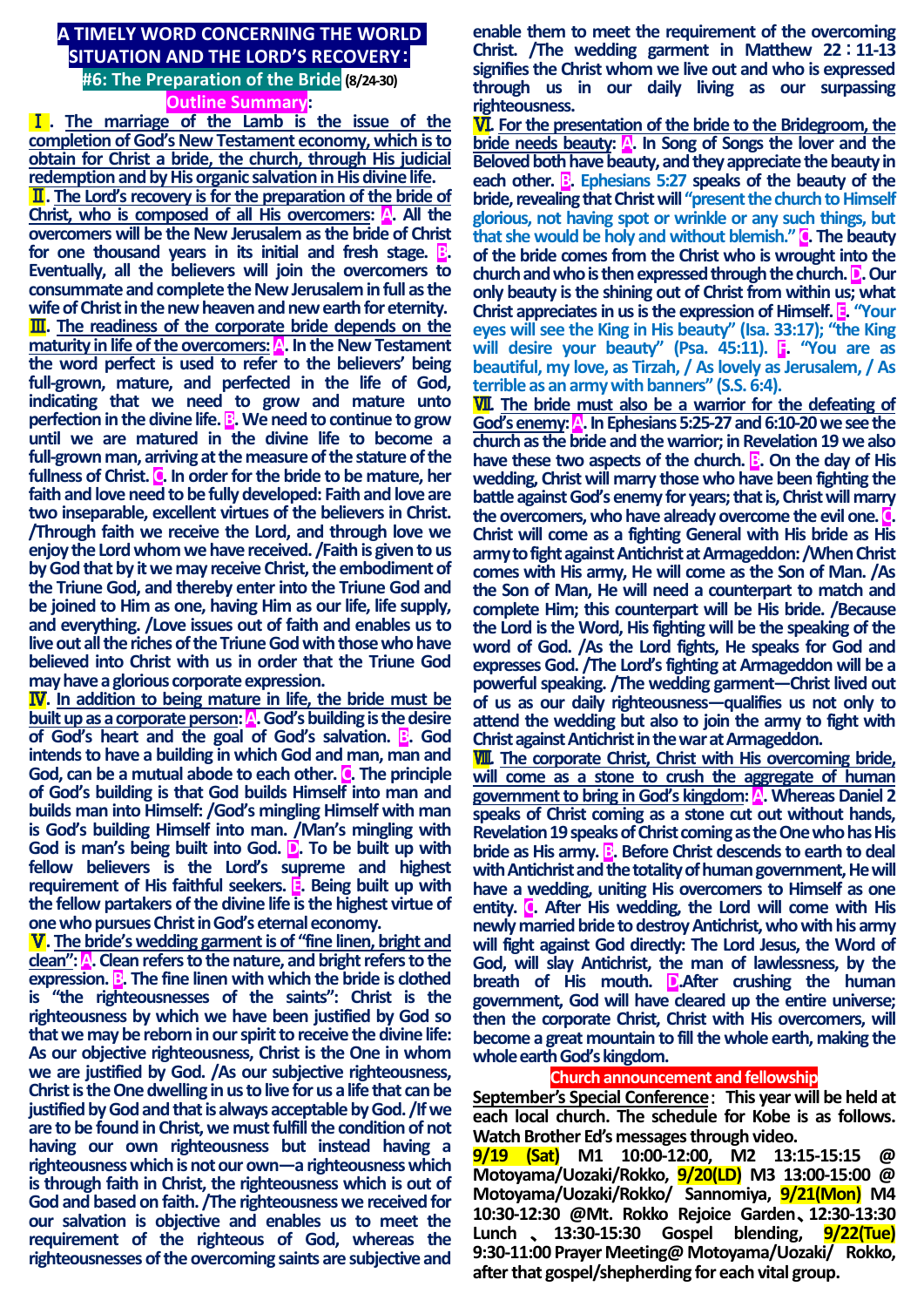## **CP1: The Lord's recovery is for the preparation of the bride of Christ, bringing the Lord's return and turningthe age**

**Rev. 19:7 Letus rejoice and exult, and let us give the glory to Him, for the marriage of the Lamb has come…and His wife has made herself ready.9And he said to me, Write, Blessed are they who are called to the marriage dinner of the Lamb. And he said to me, These arethe true words of God.**

Eph. 4:13 Until we all arrive at the oneness of the faith and of **the full knowledge of the Son of God, at a full-grown man, at the measure of the stature of the fullness of Christ.**

**OL1:** The marriage of the Lamb is the issue of the completion **of God's New Testament economy, which is to obtain for Christ a bride, the church, through His judicial redemption and by His organic salvation in His divine life.OL2:The Lord's recovery is for the preparation of the bride of Christ, who is composed of all His overcomers.OL3: The readiness of the corporate bride depends on the maturity in life of the overcomers. In order for the bride to be mature, her faith and love need to be fully developed. OL4: In addition to being mature in life, the bride must be built up as a corporate person. OL5:To be built up with fellow believers is the Lord's supreme and highest requirement of His faithful seekers.**

**Some may say that the work of preparing the bride is among the spiritual ones in Catholicism, the denominations, and the independent groups. According to this view, Christ will gather together all these spiritual ones and form them into His bride at the time of His coming. However, this is not the Lord's way. He is not coming to collect those who will constitute the bride; He is coming to present to Himself the bride who has already been prepared. This preparation, I believe, involves the work of building corporately. Those who make up the bride must not only be mature in life; they must also be built together as the one bride. Therefore, I firmly believe that the Lord is preparing His bride among those in His recovery.**

**I am burdened that we would all realize that the Lord's recovery is not another Christian movement or an ordinary Christian work. The work in the recovery is the Lord's genuine work to prepare His bride. I believe that in the years to come, more of those who seek the Lord faithfully will turn to the way of His recovery. They will realize that nowhere else do they have the inward confirmation. When we turned to the way of the Lord's recovery, we had the sense deep within that the Lord had put His seal on the way we are taking. The primary work of the Lord in His recovery is not to preach the gospel throughout the earth; it is to prepare His bride.**

**Do you have the assurance that you will be included as part of the bride?… I do not believe that anyone who is merely a Sunday-goer can be part of the Lord's bride. When the time comes for the Lord to take His bride, will you be ready? Will you be qualified and matured?…We all need to grow and mature so that we may be qualified at the Lord's coming to be included as part of His bride.**

**Application to Business person/Graduate student**

**The purpose of the Lord's recovery is to build the corporate Body of Christ and prepare the corporate bride of Christ. You should be open to the divine dispensing, experiencing God being built into man and man being built into God, and be transformed and built up with others. In other words, the purpose of the Lord's recovery is not to have many individual spiritual persons. You must serve in coordination with the brothers and sisters arranged for you.** 

**Testimony of a brother**:**During the last six months of my full-time training in Taiwan (FTTT, 1986-1988), my team member, a relatively older sister from the Netherlands, said to me for I was a team leader, "You have been baptizing a lot of people, but I can hardly baptize anyone. (you're a leader) Why don't you help me?" I was angry in my heart and said, "Isn't it your fault that you can't**  baptize anyone? Why don't you do what I'm saying?" But **the Holy Spirit spoke her words in my heart many times and enlightened my individualism within. After that, I was so bothered that I read a lot of messages about the building, which had been released by brothers Witness Lee in Taiwan in the 1960s. With the help of these messages about the building, I was able to learn especially "serving in coordination with fellow believers" and "leadership," and actually was able to help that sister. Hallelujah! In order to prepare the corporate bride, my individualism needs to be dealt with and I need the coordination with others. With this experience, I learned the secrets of taking leadership in a company and bringing the organization together to move forward.**

**Moreover, the bride of Christ is constituted by the overcomers. As a business person, you should have the ambition to become an overcomer and experience Christ at work for the testimony of the Lord, that is with faith and love, limit overtime for the church life and the gospel, and support the church financially and work diligently. In that way, you can be blessed because your business life is connected to God's economy and becomes an overcomer who is a part of the bride.** 

**Prayer**:**"Oh! Lord Jesus, what the Lord needs is not many individual spiritual ones, but the corporate bride that is coordinated and built up in life. Lord, deal with my individualism for the building. May I experience Christ in the workplace for the testimony of the Lord, consecrate myself to the church life, and be part of the bride, with the ambition to be an overcomer. The bride brings in Lord's return and turns the age. Amen"**

**CP2:Thirst for righteousness, put on wedding garment by living out subjective righteousness and express the beauty of the bride**

**Rev. 19:8 And it was given to her that she should be clothed in fine linen, bright and clean; for the fine linen is**  the righteousnesses of the saints. Phil. 3:9 And be found **in Him, not having my own righteousness which is out of the law, but that which is through faith in Christ, the righteousness which is out of God and based on faith.**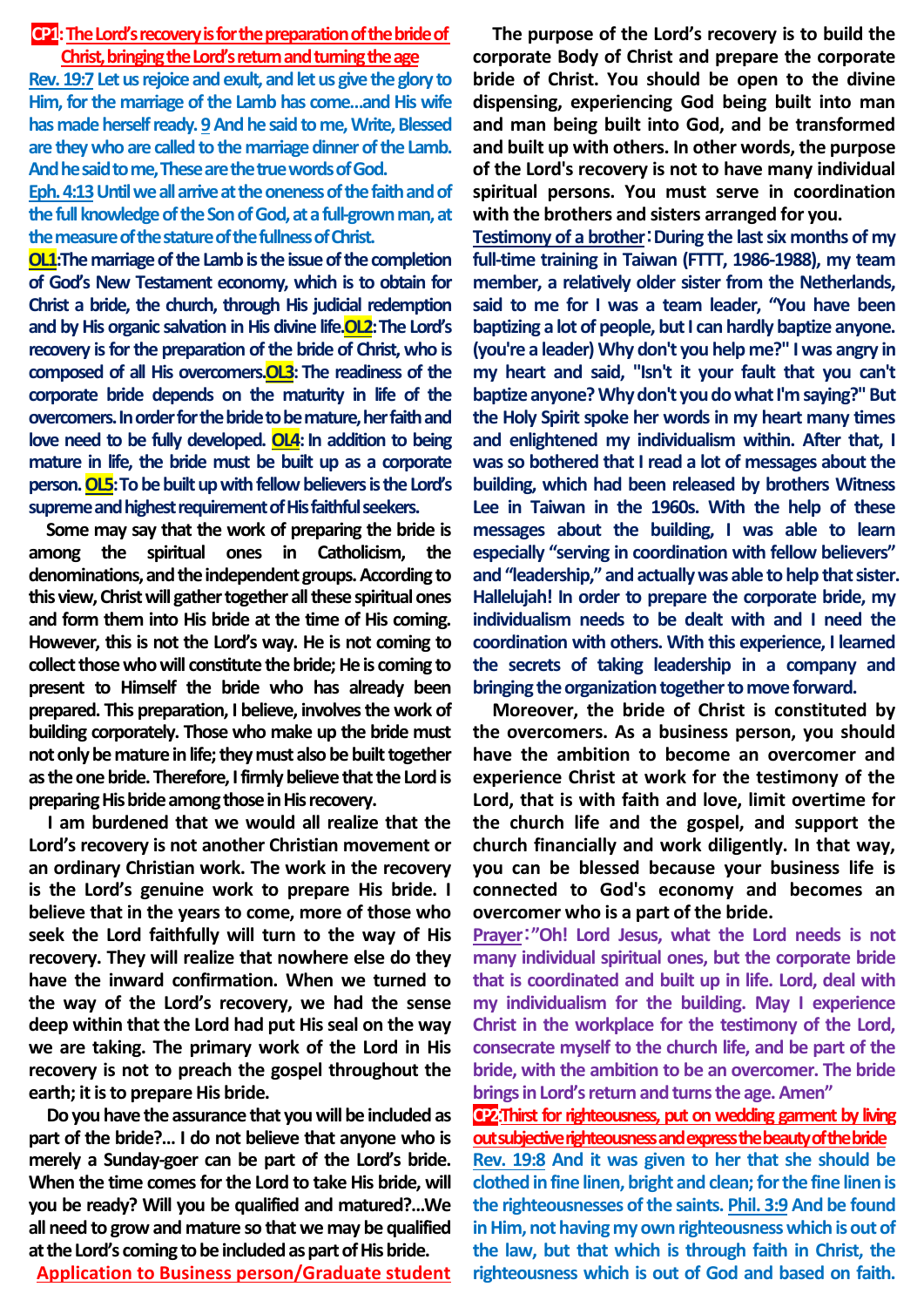**Eph. 5:27 That He might present the church to Himself glorious, not having spot or wrinkle or any such things, but that she would be holy and without blemish.**

**OL1:The bride's wedding garment is of "fine linen, bright and clean". OL2:Christ is the righteousness by which we have been justified by God so that we may be reborn in our spirit to receive the divine life. OL3:As our subjective righteousness, Christ is the One dwelling in us to live for us a life that can be justified by God and that is always acceptable to God. OL4: The wedding garment signifies the Christ whom we live out and who is expressed through us in our daily living as our surpassing righteousness. OL5:For the presentation of the bride to the Bridegroom, the bride needs beauty.The beauty of the bride comes from the Christ who is wrought into the church and who is then expressed through the church. "You are as beautiful, my love, as Tirzah, / As lovely as Jerusalem, / As terrible as an army with banners"—S. S. 6:4.**

**According to the revelation of the whole Bible, we, the saved ones, need two garments—one for our salvation and one for our reward. For our salvation we need a robe to cover us. This robe is the robe put on the prodigal son in Luke 15. Upon his return, the prodigal son…thought himself unworthy to be in the presence of the father. But the father said to his servants, "Bring out quickly the best robe and put it on him"** (Luke 15:22). This robe is Christ as our righteousness. **It is for us to be justified by God in His presence.** 

**However, we also need the second garment, which is the wedding garment in Matthew 22:11 and 12. This garment is not for our salvation; rather, it is for our reward, qualifying us to attend the wedding feast of the Son of God. The first garment qualifies us to meet God for our salvation. The second garment qualifies us to meet Christ for our reward. The second garment is the work of the Holy Spirit within us. It is actually the very Christ by whom we live and whom we live out. It is the Christ expressed through us in our daily living. This is the righteousnesses of the saints in Revelation 19:8.** 

**First, Christ must come into us and then be assimilated by us. Then He will be able to shine out of us. This shining is the glory of the bride, the manifestation of divinity through humanity. Real beauty is the expression of the divine attributes through humanity. Nothing in the universe is as beautiful as this expression. Therefore, the beauty of the bride is Christ shining out of us….Through our humanity there is an expression of the divine color, the divine appearance, the divine flavor, the divine nature, and the divine character. Hallelujah for such a beauty!**

**Application: to new ones, Youth/College students Matt. 5:6 Blessed are those who hunger and thirst for righteousness, for they shall be satisfied. FN"Thirst for righteousness"**:**Righteousness here denotes our being right in our behavior. We need to hunger and thirst for this righteousness, to seek after such righteousness, that we may enter into the kingdom of the heavens.**

**20 For I say to you that unless your righteousness** 

**surpasses that of the scribes and Pharisees, you shall by no means enter into the kingdom of the heavens.** 

**The standard of Justice of the degraded man is very low. Many Japanese think they are righteous if they are not involved in any sin like bullying. People pretend that they are not seeing it because if you help those getting bullied, you also might be the target of bullying. According to Japanese righteousness, this is not unrighteous. But unless your righteousness surpassesthe human righteousness that is lowered by the individualism etc. you are not living out the subjective righteousness as the second garment and you cannot be an overcomer.**

**When you are practicing the righteousness, the idea of "practicing the righteousness is difficult because I need to take heed that I would not be involved in it" comes from Satan. The Bible admonishes us to thirst for righteousness. Please reject Satan's proposal and thirst for righteousness according to the Bible and also the Spirit and practice righteousness. For example if there is anyone being bullied, you should support that person and show the people around that you are against bullying. When you practice righteousness, put the idea of "is it for my benefit or not" onto the cross. Otherwise you would never be a person who thirstsfor righteousness. Actually by practicing righteousness, you would notsuffer loss but God blesses you.**

**Sister's testimony**:**When I bought something at a store, after I went back home, I noticed that there was an item that I didn't pay. Because owning this item is unrighteous, I explained situation and returned the item. That store was touched by my act and they offered me their gift certificate. John 8:44 You are of your father the devil, and you want to do the desires of your father. He was a murderer from the beginning and does not stand in the truth, because there is no truth in him. When he speaks the lie, he speaks it out of his own possessions; for he is a liar and the father of it.**

**When you practice righteousness, you need to thoroughly deal with lying. If you think "it is all right just to tell a little lie" and consider your own benefit, that idea is clearly from devil.** 

**Prayer**:**"Oh Lord Jesus, I thirst for righteousness to become an overcomer. Not following the human righteousness which is low in standard, I would live out Christ as the life of righteousness and practice righteousness. I confess my sins of individualism, counting my own interest, pretending, lying within me. Forgive my sins. Let me express Christ and become an overcomer who wears the second garment. Amen! "**

**CP3**: Becoming a corporate bridal army, speaking the word of **God every day, fight against Satan, and keep fighting.** 

**Eventually in the Battle of Armageddon, defeat the Antichrist with God's Word and bring in the Kingdom of God.**

**Eph. 6:10 Finally, be empowered in the Lord and in the**